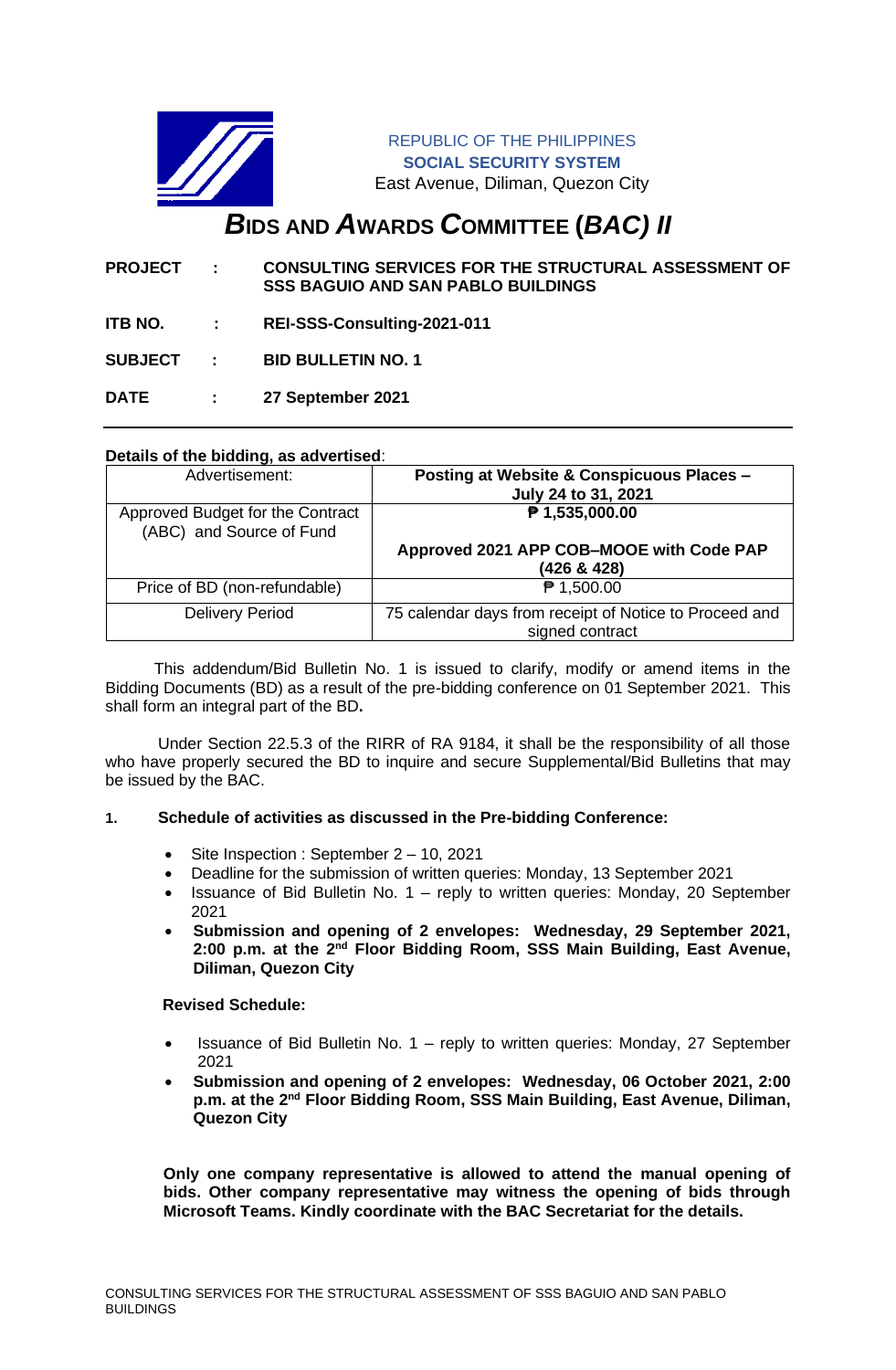# **2. Amendments/Clarifications – Annex "A"**

# **3. Documentary Requirements**

#### **a. 1 st Envelope**

- a.1 Bid Security (2% of the ABC for Cash or Manager's/Cashier's Check payable to SSS or Bank Draft of the ABC, 5% of the ABC for Surety Bond **or** Bid Securing Declaration – form supplied)
- a.2 TPF 1 Technical Proposal Submission Form
- a.3 TPF 2 Consultant's Reference : Relevant Services Carried out in the last five (5) years that best illustrate qualifications.
- a.4 TPF 3 Comments and Suggestions of Consultant on the Term of Reference and on data, services, facilities to be provided by the Social Security System
- a.5 TPF 4 Description of the Methodology and Work Plan for Performing the Project
- a.6 TPF 5 Team Composition and Task Projects including organizational chart indicating relationship amongst the Consultant
- a.7 TPF 6 Curriculum Vitae of the Team Composition
- a.8 TPF 7 Time Schedule for Professional Personnel
- a.9 TPF 8 Activity (Work) Schedule
- a.10 Omnibus Sworn Statement (form supplied in the Bidding Documents)

#### **b. Checklist of the 2nd envelope:**

- b.1 FPF 1 Financial Proposal Submission Form
- b.2 FPF 2 Summary of Costs
- b.3 FPF 3 Breakdown of Remuneration per Activity
- B.4 FPF 4 Miscellaneous Expenses

## **c. Additional Requirements to be submitted by the bidder with the Lowest Calculated Bid**

- c.1 2020 Income Tax Return filed through Electronic Filing and Payment System (EFPS) corresponding to the submitted Audited Financial Statement;
- c.2 Quarterly VAT for the period January 2021 to June 2021 or latest available Quarterly VAT;;
- c.3 Documents listed in the Platinum Membership and updates, if any;
	- SEC/DTI Registration
	- 2021 Mayor's Permit
	- Valid Tax Clearance
	- 2020 Audited Financial Statement filed through EFPS
- **4.** Awarding shall be made to the bidder with the Highest Rated and Responsive Bid (HRRB).
- **5.** All documents that need notarization should be notarized by the Notary Public himself/herself who has the authority to do so for the current year. **A copy of the Authority to Notarize from the Notary Public must be submitted.**